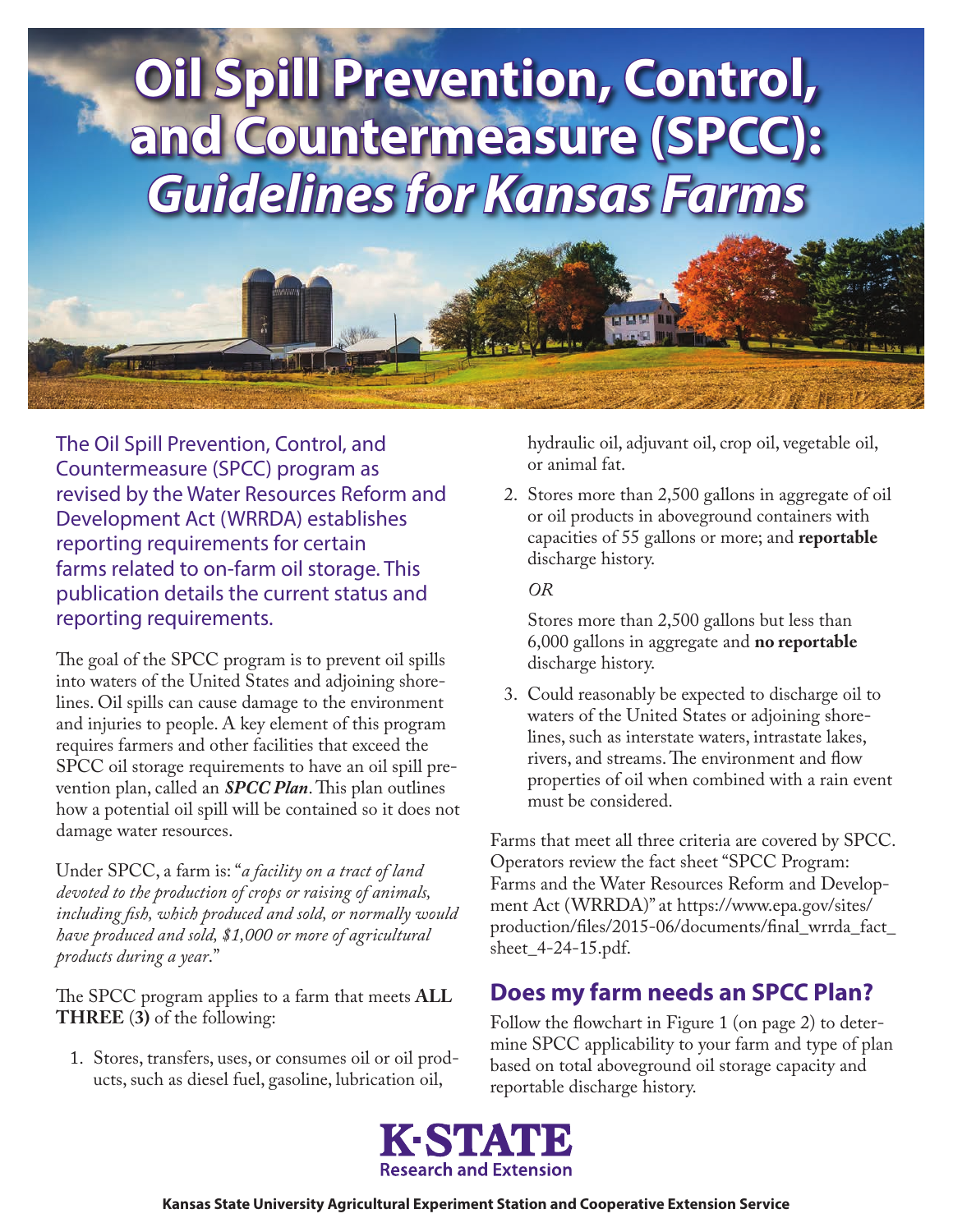

*Figure 1. Flowchart to determine farm's SPCC applicability and type of Plan [\(https://www.epa.gov/sites/production/](https://www.epa.gov/sites/production/files/2015-06/documents/final_wrrda_fact_sheet_4-24-15.pdf) [files/2015-06/documents/final\\_wrrda\\_fact\\_sheet\\_4-24-15.pdf](https://www.epa.gov/sites/production/files/2015-06/documents/final_wrrda_fact_sheet_4-24-15.pdf)).*

## **How do I prepare a plan?**

If a farm needs an SPCC Plan and qualifies to self-certify, the owner or operator of the facility must develop and implement an SPCC Plan that describes oil handling operations, spill prevention practices, discharge or drainage controls, and the personnel, equipment, and resources at the facility that are used to prevent oil spills from reaching navigable waters or adjoining shorelines. A template SPCC Plan can be down[loaded from: https://www.epa.gov/sites/production/](https://www.epa.gov/sites/production/files/2014-05/documents/tier1template.pdf) files/2014-05/documents/tier1template.pdf

Although each SPCC Plan is unique to the facility, there are certain elements that must be described in every plan, including:

- Operating procedures at the facility to prevent oil spills;
- Control measures (such as secondary containment) installed to prevent oil spills from entering navigable waters or adjoining shorelines; and
- Countermeasures to contain, clean up, and mitigate the effects of an oil spill that has affected navigable waters or adjoining shorelines.

Farms not meeting the criteria to self-certify are required to have a plan developed and certified by a Professional Engineer (PE). Regardless of whether a facility is self- or PE-certified, the owner/operator is responsible for complying with the rule. A copy of the rule is available at *[www.epa.gov/oilspill](http://www.epa.gov/oilspill)*.

# **What do I do with my SPCC Plan?**

The plan should be maintained at your facility if you are usually present at least four hours a day or at your nearest office if the facility is not staffed. Your SPCC Plan must be reviewed every five years and/or updated when any changes are made to storage and/or containment.

## **What if I do not prepare a plan or fail to comply?**

When a plan is required, failure to produce a plan during an EPA inspection of the farm may result in a fine.

## **What does NOT need to be counted when calculating the aggregate aboveground oil storage capacity on the farm?**

- All containers on separate parcels that have a capacity of 1,000 gallons or less.
- Containers storing heating oil used solely at a single-family residence (e.g., personal residence of the farm owner or operator).
- Pesticide application equipment or related mix containers (with adjuvant oil).
- Any milk and milk product container and associated piping and equipment.
- Completely buried oil tanks (underground storage tanks or USTs) and associated piping and equipment that are subject to all of the technical requirements under EPA's underground storage tank regulations at 40 CFR part 280 or 281.
- Containers holding animal feed ingredients approved for use in livestock feed by the Commissioner of the Food and Drug Administration (FDA).

The Environmental Protection Agency's SPCC Program became effective Jan. 14, 2010, with a compliance date of Nov. 10, 2010. The SPCC implementation date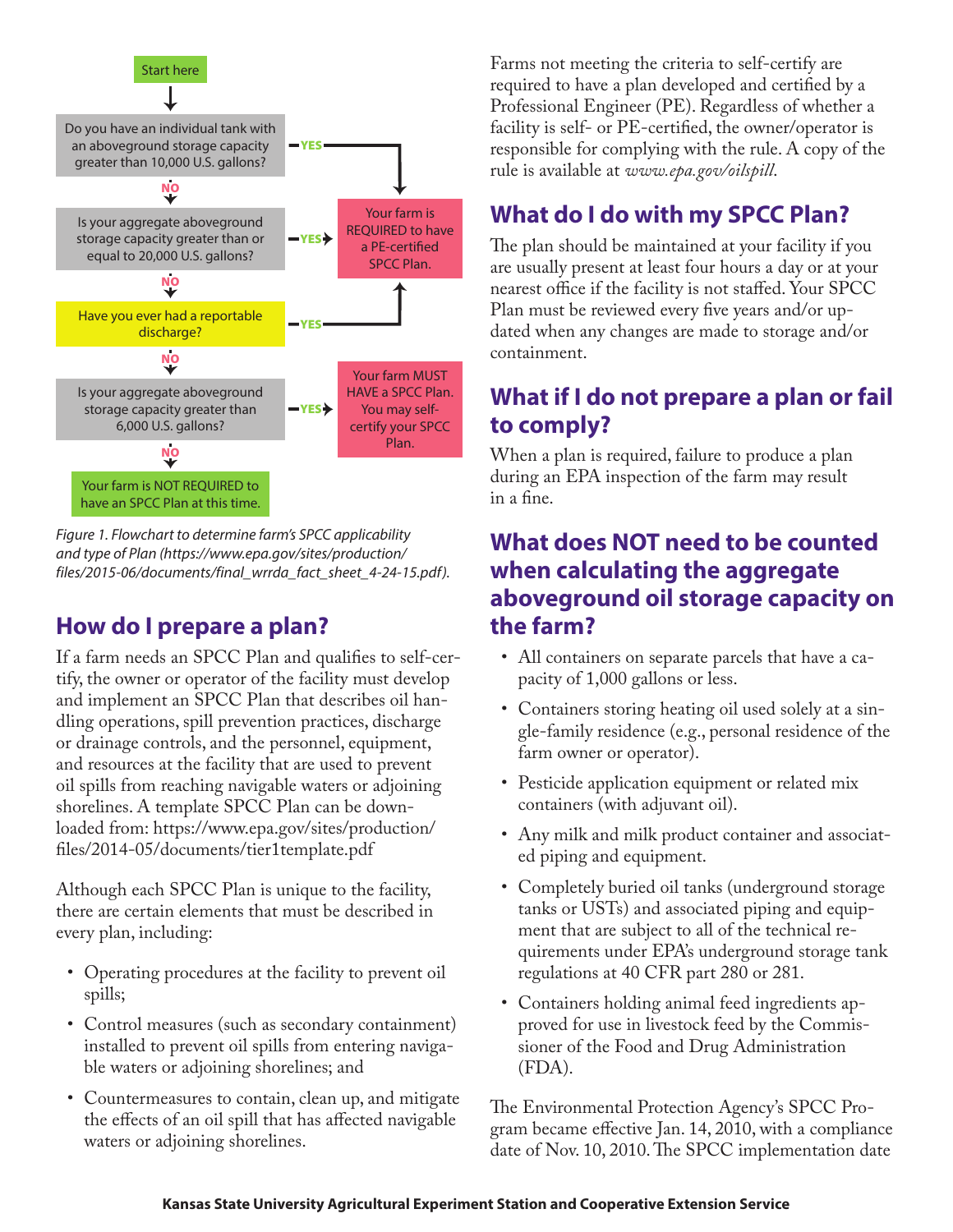for agriculture was May 10, 2013. Storage thresholds were adjusted as part of the Water Resources Reform and Development Act of 2014 and signed into law on June 10, 2014, and remains subject to revision based on ongoing research.

## **SPCC Documents**

For a completed example of a Tier 1 Qualified Facility SPCC Plan visit:

*[https://www.epa.gov/sites/production/files/2014-05/doc](https://www.epa.gov/sites/production/files/2014-05/documents/sample_plan.pdf)[uments/sample\\_plan.pdf](https://www.epa.gov/sites/production/files/2014-05/documents/sample_plan.pdf)*

For a blank form for a Tier 1 Qualified Facility SPCC Plan visit:

*[https://www.epa.gov/sites/production/files/2014-05/doc](https://www.epa.gov/sites/production/files/2014-05/documents/tier1template.pdf)[uments/tier1template.pdf](https://www.epa.gov/sites/production/files/2014-05/documents/tier1template.pdf)*

### **Resources**

EPA's SPCC for Agriculture website: *[https://www.epa.](https://www.epa.gov/oil-spills-prevention-and-preparedness-regulations/spill-prevention-control-and-countermeasure-spcc) [gov/oil-spills-prevention-and-preparedness-regulations/](https://www.epa.gov/oil-spills-prevention-and-preparedness-regulations/spill-prevention-control-and-countermeasure-spcc) [spill-prevention-control-and-countermeasure-spcc](https://www.epa.gov/oil-spills-prevention-and-preparedness-regulations/spill-prevention-control-and-countermeasure-spcc)*

- EPA's SPCC main website: *[https://www.epa.gov/](https://www.epa.gov/oil-spills-prevention-and-preparedness-regulations) [oil-spills-prevention-and-preparedness-regulations](https://www.epa.gov/oil-spills-prevention-and-preparedness-regulations)*
- Water Resources Reform and Development Act (WRRDA) website: *[https://www.epa.gov/cwsrf/water](https://www.epa.gov/cwsrf/water-resources-reform-and-development-act-wrrda-guidance-clean-water-state-revolving-fund)[resources-reform-and-development-act-wrrda](https://www.epa.gov/cwsrf/water-resources-reform-and-development-act-wrrda-guidance-clean-water-state-revolving-fund)[guidance-clean-water-state-revolving-fund](https://www.epa.gov/cwsrf/water-resources-reform-and-development-act-wrrda-guidance-clean-water-state-revolving-fund)*
- North Dakota State University SPCC resources: *<https://www.ag.ndsu.edu/waterquality/spcc-1>*

### *Tier I – SPCC Sample Plan for a farmstead*

*This facility diagram is only for illustrating the example facility to help readers visualize the information in the scenario and the sample SPCC Plan. Inclusion of a facility diagram in the SPCC Plan is not a requirement for a Tier I Qualified Facility opting to complete the Tier I Qualified Facility SPCC Plan Template.*



*Figure 2. Sample farm layout diagram with oil storage examples.*

#### **Kansas State University Agricultural Experiment Station and Cooperative Extension Service**